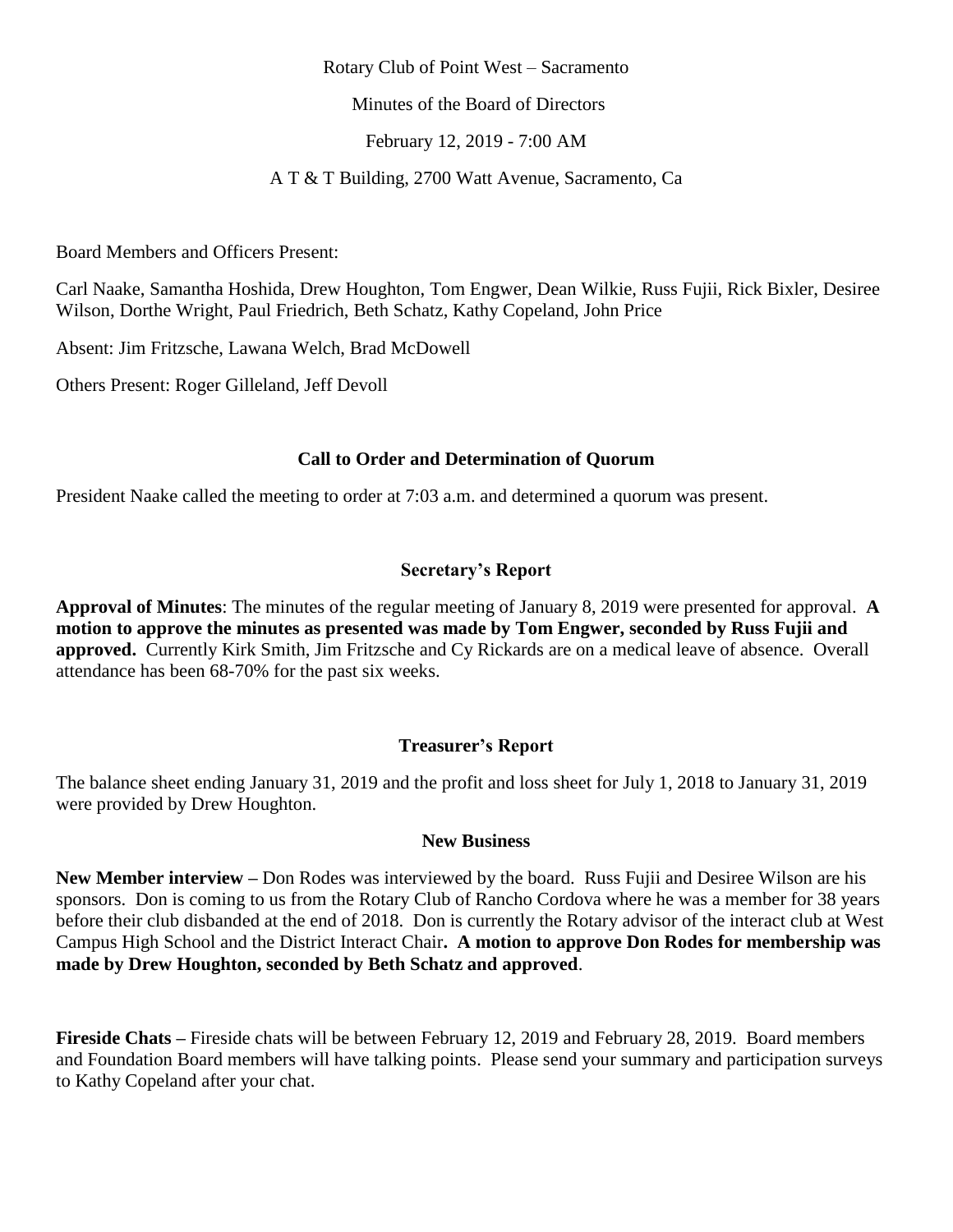**Strategic Plan** – The committee added a 5<sup>th</sup> goal to the club's strategic plan. The 5<sup>th</sup> goal is centered around fundraising. Please review the newly added goal and we will vote on it at the March board meeting.

# **Grant Review Committee**

They have currently spent \$65,000 and approved an additional \$10,000 at their February meeting.

# **President's Report**

President Naake stated Dan Hall's recommendation *"RESOLVED, that The Rotary Club of Point West Sacramento, a non-profit corporation organized under the laws of the State of California (the "Corporation"), hereby elects not to include the officers of the Corporation in any workers' compensation coverage carried by the Corporation."* 

**The motion to accept the recommendation was made by Paul Friedrich, seconded by Beth Schatz and approved.**

Please start thinking about club awards for Rookie, Quiet and Rotarian of the Year. We will discuss nominations at the March board meeting.

#### **Board Reports**

## **John Price – Club Service 1**

Brewfest will be co-chaired by John Price in 2019. Scheduling speakers is going well. Looking for a softball coach, if there is a softball league. Paul Cunha will host President Carl's demotion party on June 29, 2019. Membership is down in the Satellite Club – they are having a social mixer on February 21, 2019 at Sac Yard.

## **Tom Engwer – Club Service 2**

The new member take over meeting will be April 12, 2019. Working on scheduling another new member orientation.

### **Dorthe Wright – Club Service 3**

The fun committee is planning an escape room event in April, the bowling bash is pending and the sunglass social will be June 7, 2019, location TBD. Invocators are going well.

### **Beth Schatz – Vocational Service**

The Tour of Business for February was at Channel 40, was fun and interesting. They were able to sit in on a live taping. There is a tour for the Salvation Army scheduled for March and the B Street in April. Rotarian at Work day will be May 17, 2019. More info to follow. Let Beth or Jeniece know if you have a member minuet Thank you and they will get you on the schedule. Looking for a Community Service Awards chair, if you know anyone, please let Beth know. Keep sending material to Trish for the newsletter.

## **Brad McDowell – Community Service 1**

Brian Moore is working on a tree planting date for the spring. Rita Gordon is representing our club at the District Poker Tournament. Golf Tournament is Friday, May 3, 2019.